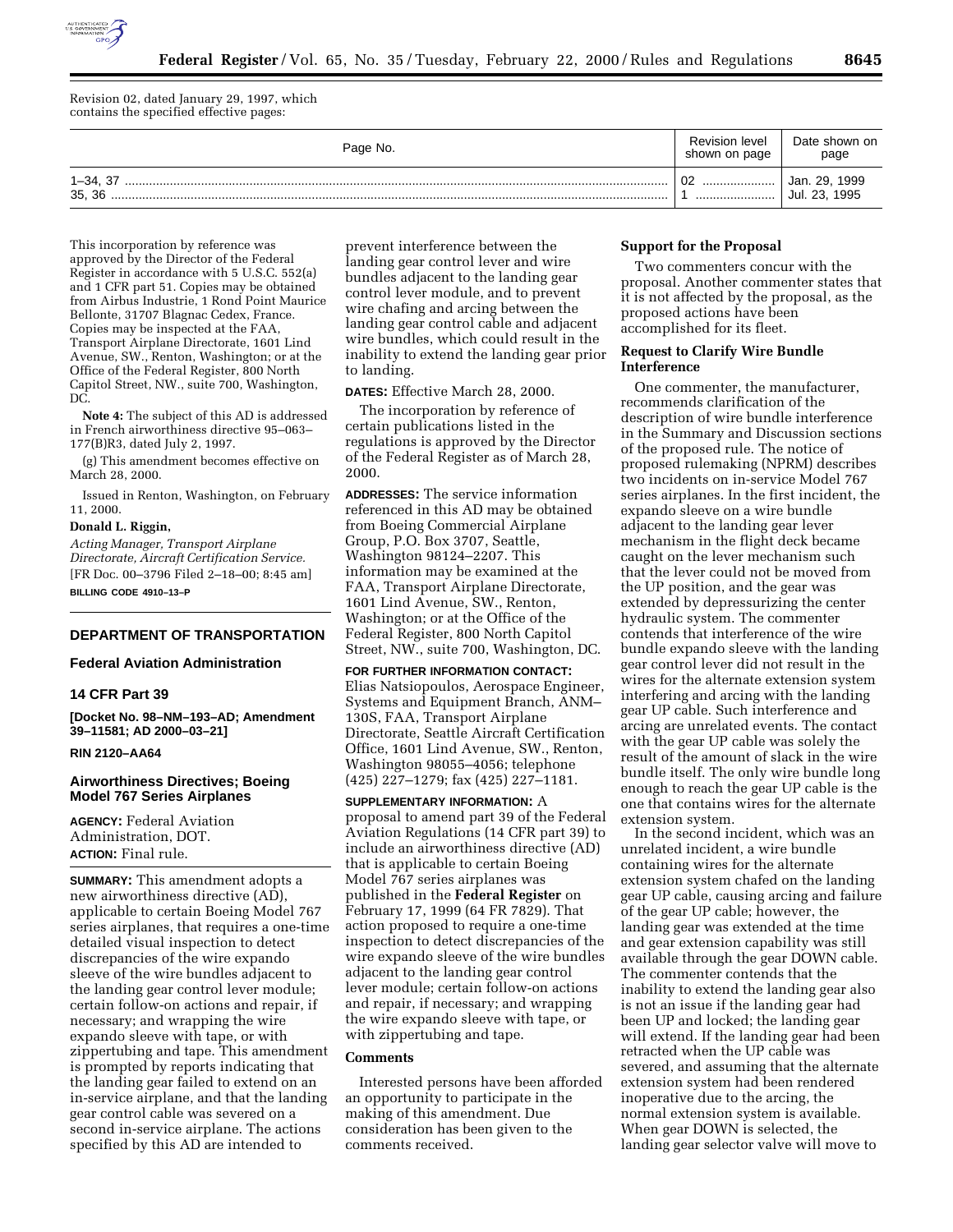the gear DOWN position through the landing gear lever and the DOWN cable, and the landing gear will extend. In addition, because the DOWN cable is located forward of the UP cable and the wire bundle, the landing gear DOWN cable is not susceptible to the same arcing and severing as the UP cable.

For the Summary section of the NPRM, the commenter suggests clarifying that only one report prompted the NPRM, the landing gear ''UP cable'' was severed, and that ''consequent arcing'' was not a factor in the interference between the landing gear control lever and the wire bundles. In addition, the commenter suggests adding that the proposed AD also is intended to prevent chafing and arcing between the wire bundle containing wires for the landing gear alternate extension system and the landing gear UP cable.

The FAA concurs partially with the commenter's recommended changes to the Summary section of the NPRM and has determined that certain changes add technical clarity. However, more than one report was received regarding the unsafe condition; therefore, no change to the final rule is necessary in that regard.

Although the Summary does not specify which cable (UP or DOWN) was severed, the FAA points out that one of the reports of an in-service incident on a Model 767 series airplane does not specify which cable was severed, or the condition of the other cable. In one incident, the FAA concluded that it was the UP cable that was damaged because the flight crew could not retract the landing gear. However, it is not the severance of the UP cable that could result in the inability to extend the landing gear, but the loss of the alternate extend system due to the damaged wires (an undetectable failure) and the inability to move the control lever from the UP to the DOWN position, or the loss of the center hydraulic system. In light of this, the final rule has not been changed to specify which cable was severed.

The FAA has clarified that the action required by the proposed AD is intended to prevent ''interference'' between the landing gear control lever module and adjacent wire bundles rather than to prevent ''interference and consequent arcing.'' However, the FAA has determined that this AD also is intended to ''prevent wire chafing and arcing between the landing gear control cable and adjacent wire bundles'' rather than ''to prevent chafing and arcing between the wire bundle containing wires for the landing gear alternate

extension system and the landing gear UP cable.''

For the Discussion section of the NPRM, the commenter suggests further clarification of what the investigation revealed, and the damage caused by interference between the landing gear and wire bundles. The commenter contends that the landing gear still would extend when the landing gear lever is moved to the DOWN position because the DOWN cable would not be affected.

Although the FAA agrees with some of the commenter's suggested changes to the Discussion section of the proposed AD, no changes are necessary because that section is not included in the final rule. However, as stated earlier in this AD, the inability to extend the landing gear is not due to the severance of the UP cable but to a number of other factors.

The FAA also agrees that the wire bundle that contains the wires of the landing gear alternate extension system interfered with the landing gear cable, and that this interference caused the wires of the alternate extension system to arc. In addition, the FAA agrees that repeated arcing over a period of time could sever the landing gear cable; however, as stated earlier, it is not necessary to specify the ''UP'' cable. Further, the FAA agrees that the landing gear will extend when the landing gear lever is moved to the DOWN position if the landing gear DOWN cable is unaffected.

## **Request To Clarify the Wire Bundle Wrapping Procedure**

The Air Transport Association (ATA) of America, on behalf of one of its members, states that this member requests clarification with regard to the procedure for wrapping the wire bundles. According to the commenter, the proposed rule gives the option to perform the work in accordance with Boeing Alert Service Bulletin 767– 32A0163, original issue, dated March 5, 1998, or Boeing Service Bulletin 767– 32A0163, Revision 1, dated October 1, 1998. However, the proposed rule requires wrapping the wire bundles with "tape," or with "zippertubing and tape,'' and does not include the option to wrap the wire bundle with ''zippertubing'' only, as permitted in the original issue of the service bulletin. (Both versions of the service bulletin are cited in the proposal as appropriate sources of service information.) For this reason, the commenter contends that this inconsistency could lead to confusion and should be clarified.

The FAA acknowledges that clarification of the wrapping procedure is necessary. Although the original issue of the alert service bulletin specifies using either ''tape'' or ''zippertubing,'' and the Summary of Revision 1 of the service bulletin specifies using either ''tape'' or ''zippertubing,'' the FAA points out that the Accomplishment Instructions of Revision 1 of the service bulletin specify using either ''tape'' or ''zippertubing and tape.''

Although the original issue of the alert service bulletin specifies wrapping the wire bundles together in a single grouping, Revision 1 of the service bulletin specifies separating the wire bundles into two separate groups (one group consisting of a small single wire bundle, and the other group consisting of the remaining wire bundles that are larger in trunk diameter). Revision 1 of the service bulletin was issued after reports indicated that, due to limited access, it was difficult to wrap all of the wire bundles together in the P31 panel, and that grouping the wire bundles in a single wrap resulted in a stiff, unmanageable assembly. The FAA was informed by the manufacturer that zippertubing small enough for wrapping a single wire bundle is unavailable, and using a larger size of zippertubing is not recommended. For that reason, Revision 1 of the service bulletin includes the preferred procedures for separating the wire bundles into two groups for wrapping and provides an easier method for accomplishing those actions than the original issue of the alert service bulletin. [The FAA has added Note 3 following paragraph (a) of this AD to specify this information.] The FAA has determined that if operators have accomplished the action required to wrap the expando sleeve with either ''tape'' or ''zippertubing only'' in accordance with the original issue of the alert service bulletin, that action is adequate in addressing the identified unsafe condition. References to the type of wrapping required have been removed from paragraph (a)(1), (a)(2)(i),  $(a)(2)(ii)(A)$ , or  $(a)(2)(ii)(B)$  of the final rule.

## **Request To Extend the Compliance Time and Change Inspection Requirements**

The ATA, on behalf of one of its members, requests that the proposed compliance threshold for the initial inspection be extended to 1 year after the effective date of the AD, so that the required inspections can be conducted in a controlled hangar environment. According to the commenter, with a fleet of 79 Model 767 series airplanes affected by this proposed rule, the 90 day compliance time would pose a significant operational burden; whereas,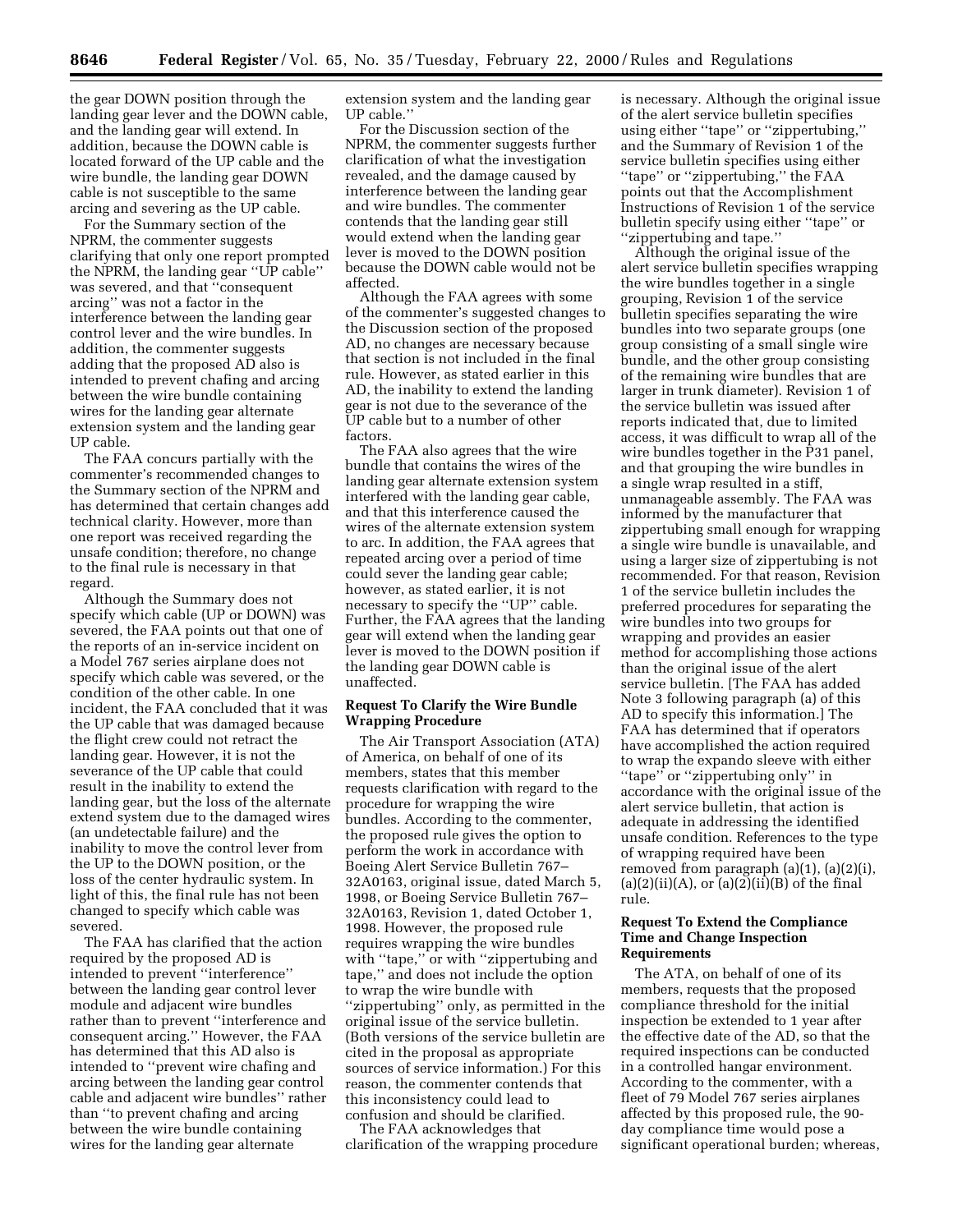an extension of the compliance time to 1 year would allow sufficient flexibility to perform the inspection at the next scheduled maintenance.

The FAA does not concur with the request to extend the compliance time. In developing an appropriate compliance time for this action, the FAA considered not only the safety implications but the normal maintenance schedules for timely accomplishment of the required inspection and corrective actions. In consideration of these items and reports of the identified unsafe condition, the FAA has determined that a 90-day compliance time represents an appropriate interval of time allowable wherein the corrective actions can be accomplished during scheduled maintenance intervals for the majority of affected operators, and an adequate level of safety can be maintained. The FAA points out this AD does not require that inspections be performed in a controlled hangar environment. In addition, other operators with large fleets of Model 767 series airplanes have already complied with those requirements. No change to paragraph (a) of the final rule is necessary in this regard.

# **Request for an Additional Modification of the Landing Gear**

One commenter states that the accomplishment of an additional modification of the control lever module, in accordance with Boeing Service Bulletin 757–32–0179, dated December 22, 1998, is necessary to provide a newly designed left-side plate of the landing gear control lever module. Although the actions required by the proposed AD are intended to detect and prevent possible interference between the wire bundle and landing gear control lever module, such action does not completely remove the possibility that such interference could occur in the specific area of the landing gear control lever module behind the instrument panel. Such a modification would effectively prevent interference between the wire bundle and the control lever module and also prevent a subsequent ''blocked'' lever.

The FAA does not concur that the final rule should include a requirement for installing a newly designed left-side plate of the landing gear control lever module in accordance with Service Bulletin 767–32–0179. Accomplishment of the actions specified by either the original issue or Revision 1 of Service Bulletin 767–32A0163 is intended to adequately address the identified unsafe condition by preventing interference between the landing gear control lever

and wire bundles adjacent to the landing gear control lever module and by preventing wire chafing and arcing between the landing gear control cable and adjacent wire bundles. The FAA points out that, although the new leftside plate specified by Service Bulletin 767–32–0179 provides a barrier between the wire bundles and landing gear control lever module, such a plate does not protect the wires from chafing.

#### **Request for Issuance of an Interim Flight Crew Procedure**

One commenter states that it considers issuance of a flight crew operating procedure by an operational bulletin to be essential in providing instructions on how to shut down the center hydraulic system for Model 767 series airplanes and subsequently extend the landing gear. The commenter contends that this procedure is necessary until a hydraulic bypass valve is installed (as described in the following paragraphs).

Although the FAA acknowledges the concerns of the commenter regarding issuance of a flight crew operating procedure for shutting down the center hydraulic system, it does not concur that this AD should include such a procedure. The FAA has determined that, because of the complexity of the hydraulic system, issuance of such an operating procedure could introduce other unforeseeable problems. At the present time, shutting down the center hydraulic system is only used in an emergency situation, and such a decision is determined by the flight crew. The FAA considers that such a provision is adequate in addressing the identified unsafe condition and ensuring the continued safety of the affected fleet. No change to this final rule is necessary in this regard.

# **Request To Install a Hydraulic Bypass Valve for the Landing Gear**

One commenter recommends installing a hydraulic bypass valve in the landing gear hydraulic system on Model 767 series airplanes. Because of an incident that occurred in the 1980's on a Model 757 series airplane in which the flight crew was unable to extend the landing gear when a blocked system occurred while the landing gear was in the UP position, the manufacturer issued Boeing Service Bulletin 757–32– 0053, which specifies installation of a hydraulic bypass valve. Such a valve bypasses the hydraulic pressure from the UP position when using the alternate gear extension system, and allows the gear to be extended with the extension system, even with the gear UP pressure still applied when the

extension system is blocked in its UP position. The hydraulic bypass valve, specified by Service Bulletin 757–32– 0053 and installed in Model 757 series airplanes in accordance with that service bulletin, also is available for Model 767 series airplanes as a masterchange for retrofit, and has been installed on one operator's fleet of Model 767 series airplanes.

However, the commenter contends that accomplishment of the actions specified by Service Bulletin 767–32– 0179 and those specified by the original issue and Revision 1 of Service Bulletin 767–32A0163 would only prevent an incident in which the flight crew would be unable to extend the landing gear if the cause is related to the landing gear control lever module or its adjacent wire bundles. The flight crew would still be unable to extend the landing gear when a blocked system in the UP position is caused by a different component of the landing gear extension system. That this possibility exists is indicated by the fact that this condition occurred on Model 757 series airplanes in the 1980's (as described previously).

The commenter also states that one operator of a Model 767 series airplane experienced an inflight event when the landing gear lever failed to move from the UP to the OFF position. Following this event, extensive troubleshooting revealed the anomaly of the wire bundle and the associated landing gear lever module, as described in the proposed rule. Based on those findings and the immediate action taken to prevent such an incident in the future, the commenter has investigated and reviewed the entire design of the landing gear extension system, and has concluded that a design deficiency exists in the Model 767 landing gear extension system.

The FAA acknowledges the concerns of the commenter, and may consider additional rulemaking to address that concern in the future on certain airplanes. However, while there may be merit to the commenter's suggestion regarding installation of a hydraulic bypass valve, this AD is not the appropriate context in which to evaluate that suggestion. The FAA finds that to delay this action would be inappropriate in light of the identified unsafe condition. In addition, at the present time, the FAA has not determined all of the failure modes of the hydraulic bypass valve and the effects of such failures on the landing gear hydraulic system for Model 767 series airplanes. Therefore, no change to the final rule is deemed necessary.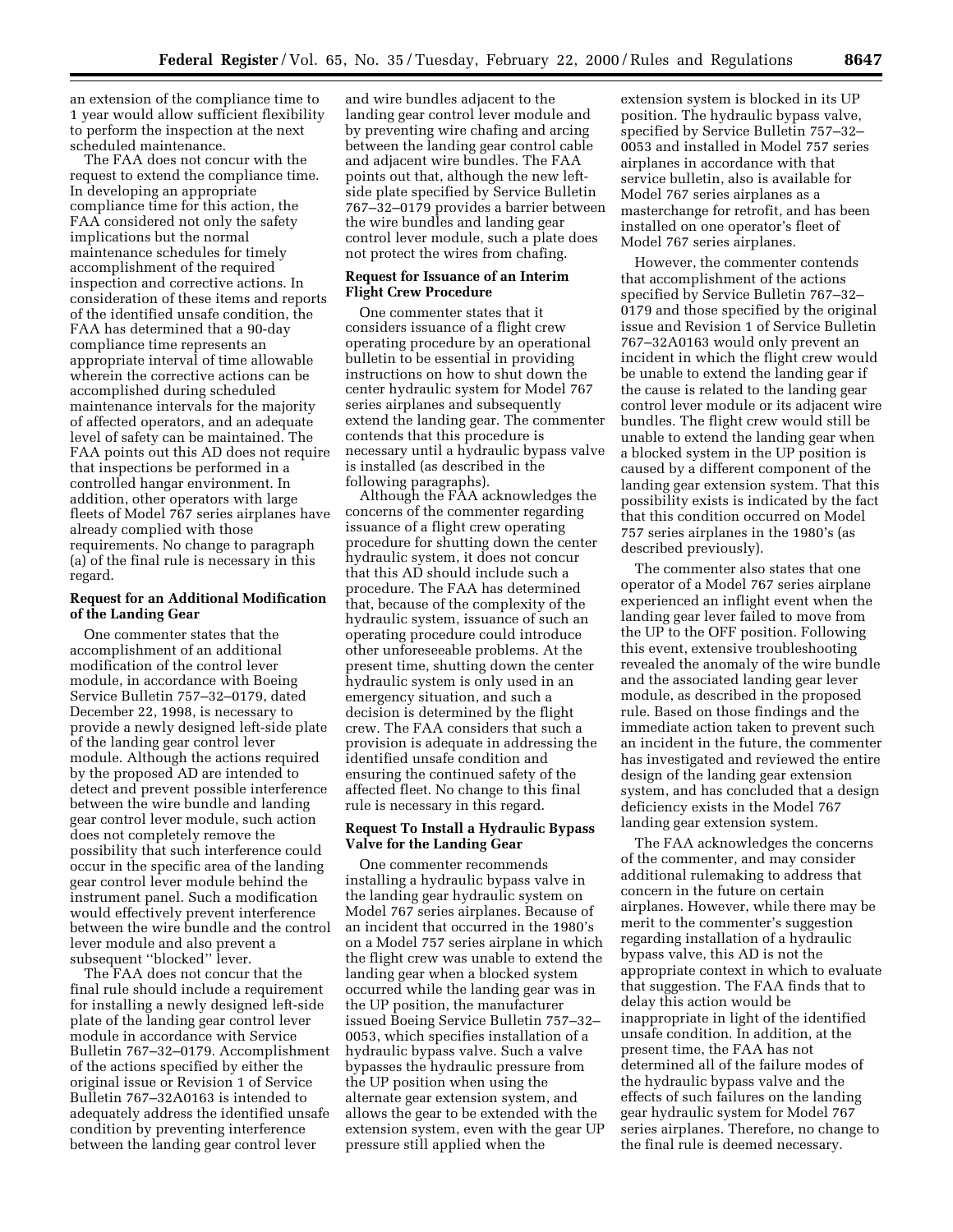# **Request To Add a Phrase to the Proposed AD**

One commenter states that it has reviewed the proposed NPRM and, having already commenced embodiment of Boeing Service Bulletin 767– 32A0163, would like to see the words ''unless previously accomplished'' inserted before paragraph (a) of the proposed NPRM.

The FAA points out that operators are always given credit for work accomplished previously, and that the compliance statement of an AD includes the phrase ''Required as indicated, unless accomplished previously.'' Therefore, no change to the final rule is necessary.

# **Explanation of Changes Made to the Proposal**

The FAA has clarified the inspection requirements by specifying a ''detailed visual inspection'' rather than an ''inspection,'' which was cited in the Summary of the NPRM, or a ''visual inspection,'' which was cited in paragraphs (a), (a)(2), and (a)(2)(ii) of the proposed AD. In addition, in the final rule Note 2 has been added to clarify the definition of a detailed visual inspection. The final rule has been changed accordingly.

# **Conclusion**

After careful review of the available data, including the comments noted above, the FAA has determined that air safety and the public interest require the adoption of the rule with the changes previously described. The FAA has determined that these changes will neither increase the economic burden on any operator nor increase the scope of the AD.

## **Cost Impact**

There are approximately 666 Model 767 series airplanes of the affected design in the worldwide fleet. The FAA estimates that 268 airplanes of U.S. registry will be affected by this AD, that it will take approximately 1 work hour per airplane to accomplish the required actions, and that the average labor rate is \$60 per work hour. The cost of required parts are nominal. Based on these figures, the cost impact of the AD on U.S. operators is estimated to be \$16,080, or \$60 per airplane.

The cost impact figure discussed above is based on assumptions that no operator has yet accomplished any of the requirements of this AD action, and that no operator would accomplish those actions in the future if this AD were not adopted.

## **Regulatory Impact**

The regulations adopted herein will not have substantial direct effects on the States, on the relationship between the national government and the States, or on the distribution of power and responsibilities among the various levels of government. Therefore, in accordance with Executive Order 12612, it is determined that this final rule does not have sufficient federalism implications to warrant the preparation of a Federalism Assessment.

For the reasons discussed above, I certify that this action (1) is not a ''significant regulatory action'' under Executive Order 12866; (2) is not a ''significant rule'' under DOT Regulatory Policies and Procedures (44 FR 11034, February 26, 1979); and (3) will not have a significant economic impact, positive or negative, on a substantial number of small entities under the criteria of the Regulatory Flexibility Act. A final evaluation has been prepared for this action and it is contained in the Rules Docket. A copy of it may be obtained from the Rules Docket at the location provided under the caption ''**ADDRESSES.**''

#### **List of Subjects in 14 CFR Part 39**

Air transportation, Aircraft, Aviation safety, Incorporation by reference, Safety.

### **Adoption of the Amendment**

Accordingly, pursuant to the authority delegated to me by the Administrator, the Federal Aviation Administration amends part 39 of the Federal Aviation Regulations (14 CFR part 39) as follows:

### **PART 39—AIRWORTHINESS DIRECTIVES**

1. The authority citation for part 39 continues to read as follows:

**Authority:** 49 U.S.C. 106(g), 40113, 44701.

#### **§ 39.13 [Amended]**

2. Section 39.13 is amended by adding the following new airworthiness directive:

#### **2000–03–21 Boeing:** Amendment 39–11581. Docket 98–NM–193–AD.

*Applicability:* Model 767 airplanes, as listed in Boeing Service Bulletin 767– 32A0163, Revision 1, dated October 1, 1998; certificated in any category.

**Note 1:** This AD applies to each airplane identified in the preceding applicability provision, regardless of whether it has been modified, altered, or repaired in the area subject to the requirements of this AD. For airplanes that have been modified, altered, or repaired so that the performance of the requirements of this AD is affected, the

owner/operator must request approval for an alternative method of compliance in accordance with paragraph (b) of this AD. The request should include an assessment of the effect of the modification, alteration, or repair on the unsafe condition addressed by this AD; and, if the unsafe condition has not been eliminated, the request should include specific proposed actions to address it.

*Compliance:* Required as indicated, unless accomplished previously.

To prevent interference between the landing gear control lever and wire bundles adjacent to the landing gear control lever module, and to prevent wire chafing and arcing between the landing gear control cable and adjacent wire bundles, which could result in the inability to extend the landing gear prior to landing, accomplish the following:

# **Detailed Visual Inspection**

(a) Within 90 days after the effective date of this AD, perform a one-time detailed visual inspection to detect discrepancies (i.e., cut, abrasion, fraying, and arcing) of the wire expando sleeve of the wire bundles adjacent to the landing gear control lever module, in accordance with Boeing Alert Service Bulletin 767–32A0163, dated March 5, 1998, or Boeing Service Bulletin 767–32A0163, Revision 1, dated October 1, 1998.

**Note 2:** For the purposes of this AD, a detailed visual inspection is defined as: ''An intensive examination of a specific structural area, system, installation, or assembly to detect damage, failure, or irregularity. Available lighting is normally supplemented with a direct source of good lighting at an intensity deemed appropriate by the inspector. Inspection aids such as mirrors, magnifying lenses, etc. may be used. Surface cleaning and elaborate access procedures may be required.''

**Note 3:** Boeing Service Bulletin 767– 32A0163, Revision 1, dated October 1, 1998, specifies the preferred procedures for separating the wire bundles into two groups for wrapping, which is an easier method for accomplishing those actions.

## **Follow-On Actions, Repair, and Wire Wrapping**

(1) If no discrepancy of the wire expando sleeve is detected, prior to further flight, wrap the wire expando sleeve in accordance with the alert service bulletin or Revision 1.

(2) If any discrepancy of the wire expando sleeve is detected, prior to further flight, perform a detailed visual inspection to detect discrepancies of the varglas layer, in accordance with the alert service bulletin or Revision 1.

(i) If no discrepancy of the varglas layer is detected, prior to further flight, repair and wrap the wire expando sleeve in accordance with the alert service bulletin or Revision 1.

(ii) If any discrepancy of the varglas layer is detected, prior to further flight, perform a detailed visual inspection to detect discrepancies of the wire bundles, in accordance with the alert service bulletin or Revision 1.

(A) If no discrepancy of the wire bundles is detected, prior to further flight, rewrap the